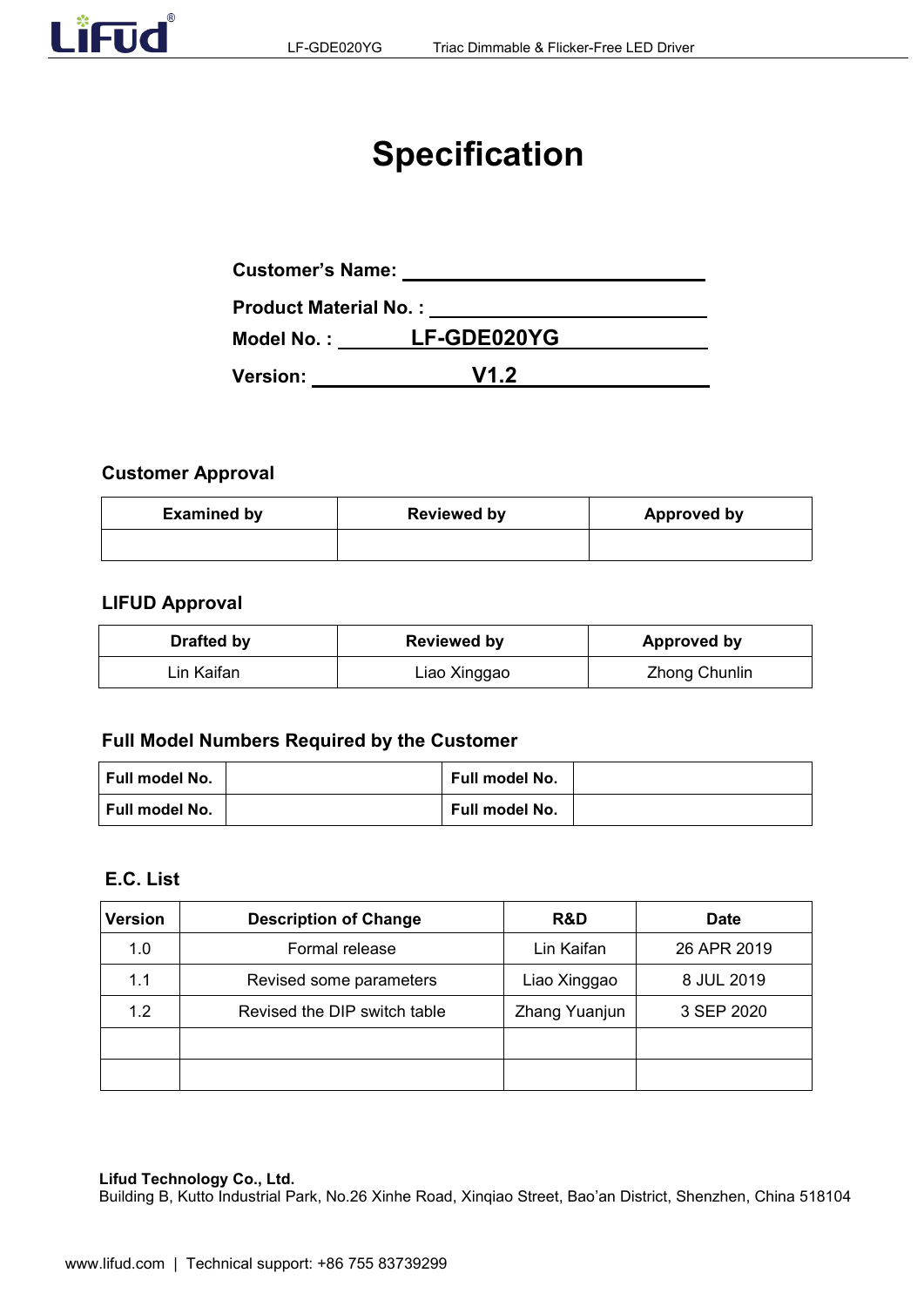



#### **1. Product Description**

LF-GDE020YG series is a 20W constant current LED driver. It has Triac dimming function It's compatible with main trailing-edge dimmers in the market. Its output current is adjustable via the DIP switch, from 400mA to 550mA, 50mA per step. It has flicker free effect even during dimming, which provides comfortable lighting for users.

#### **2. Product Features**

- Constant current output. The output current can be adjusted via the DIP switch.
- Plastic casing. Suitable for Class II light fixtures
- **•** Triac dimming
- Flicker free during dimming
- Warranty: 5 years (Please refer to the warranty condition.)
- Certificates: ENEC, CE, CB, RCM, CCC

#### **3. Applications**

- **•** LED Down light
- LED Ceiling light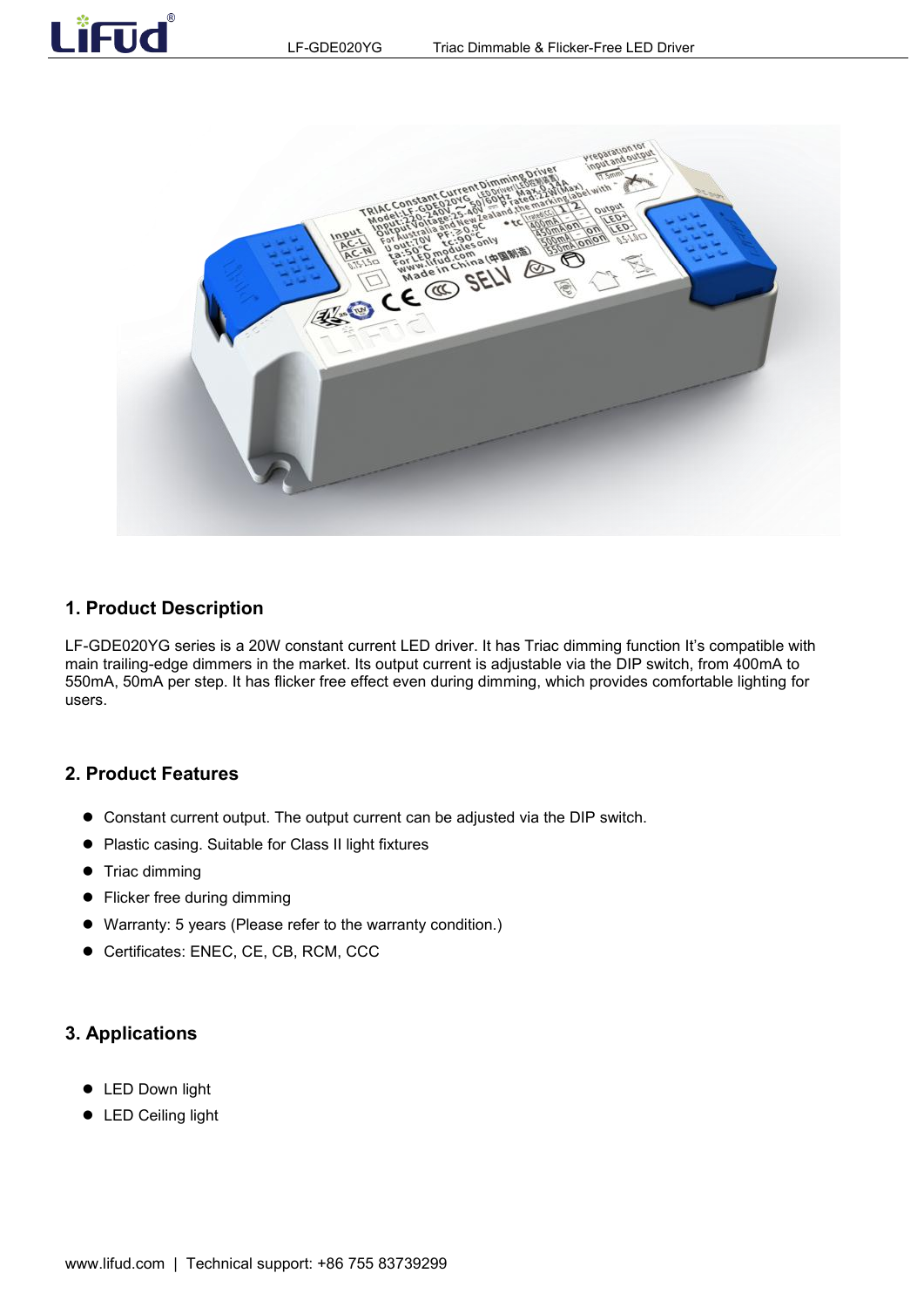

# **4. Electrical Characteristics**

| Model                    |                                 |                                 |                                                                                                 | LF-GDE020YG                                               |       |  |
|--------------------------|---------------------------------|---------------------------------|-------------------------------------------------------------------------------------------------|-----------------------------------------------------------|-------|--|
|                          | <b>Output Voltage</b>           |                                 |                                                                                                 | 25-40V (Within 33-40V, the dimming effect is the best.)   |       |  |
|                          | <b>Output Current</b>           |                                 | The output current can be adjusted via the DIP switch. Please refer to<br>the DIP switch table. |                                                           |       |  |
|                          |                                 | 400mA                           | 450mA                                                                                           | 500mA                                                     | 550mA |  |
| Output                   | Ripple Voltage                  | <1V @20MHz                      |                                                                                                 |                                                           |       |  |
|                          | <b>Current Accuracy</b>         | ±6% @230VAC                     |                                                                                                 |                                                           |       |  |
|                          | <b>Temperature Drift</b>        | ±10%                            |                                                                                                 |                                                           |       |  |
|                          | Line Regulation                 | ±6%                             |                                                                                                 |                                                           |       |  |
|                          | Start-up Time                   | 230Vac < 0.5S                   |                                                                                                 |                                                           |       |  |
|                          | Line Regulation                 | ±6%                             |                                                                                                 |                                                           |       |  |
|                          | Input Voltage                   |                                 | 220-240VAC (voltage limit : 198-264VAC)                                                         |                                                           |       |  |
|                          | Input Frequency                 | 47-53Hz                         |                                                                                                 |                                                           |       |  |
|                          | Input Current                   | 0.14A Max.                      |                                                                                                 |                                                           |       |  |
|                          | Power Factor                    | ≥0.9@230VAC (LED load)          |                                                                                                 |                                                           |       |  |
| Input                    | <b>THD</b>                      | $≤20%$                          |                                                                                                 |                                                           |       |  |
|                          | Efficiency                      | ≥81%@230Vac                     |                                                                                                 |                                                           |       |  |
|                          | Inrush Current                  | ≤30A/350uS@230VAC (Max.)        |                                                                                                 |                                                           |       |  |
|                          | Leakage Current                 | ≤0.7mA                          |                                                                                                 |                                                           |       |  |
|                          | Stand-by Power<br>Consumption   | $\leq$ 1W (without any dimmer)  |                                                                                                 |                                                           |       |  |
| Protective               | <b>Open Circuit Protection</b>  |                                 |                                                                                                 | ≤70V (Reconnecting the AC power supply is needed.)        |       |  |
| Features                 | <b>Short Circuit Protection</b> |                                 |                                                                                                 | Hiccup mode (Reconnecting the AC power supply is needed.) |       |  |
|                          | <b>Working Temperature</b>      | -30°C ~ +50°C                   |                                                                                                 |                                                           |       |  |
| Environment              | <b>Working Humidity</b>         | 20-90%RH (no condensation)      |                                                                                                 |                                                           |       |  |
| Conditions               | Storage<br>Temperature/Humidity | 10-90%RH (no condensation)      | -40°C ~ 80°C (six months under class I environment);                                            |                                                           |       |  |
|                          | Atmospheric Pressure            | 86-106KPa                       |                                                                                                 |                                                           |       |  |
|                          | Certificates                    | ENEC, CE, CB, RCM, CCC          |                                                                                                 |                                                           |       |  |
|                          | <b>Withstanding Voltage</b>     | I/P-O/P: 3.75KV, 5mA, 60s       |                                                                                                 |                                                           |       |  |
|                          | <b>Insulation Resistance</b>    | I/P-O/P: 500VDC, >100M $\Omega$ |                                                                                                 |                                                           |       |  |
| Safety &<br><b>Norms</b> | <b>Surge Rating</b>             | IEC61000-4-5 (L-N: 1KV)         |                                                                                                 |                                                           |       |  |
|                          | Safety Standard                 | EN61347, GB19510                |                                                                                                 |                                                           |       |  |
|                          | <b>EMI</b>                      | EN55015, EN61000-3-2            |                                                                                                 |                                                           |       |  |
|                          | <b>EMS</b>                      |                                 | EN61000-4-2, 3, 4, 5, 6, 8, 11; EN61547                                                         |                                                           |       |  |
|                          |                                 |                                 |                                                                                                 |                                                           |       |  |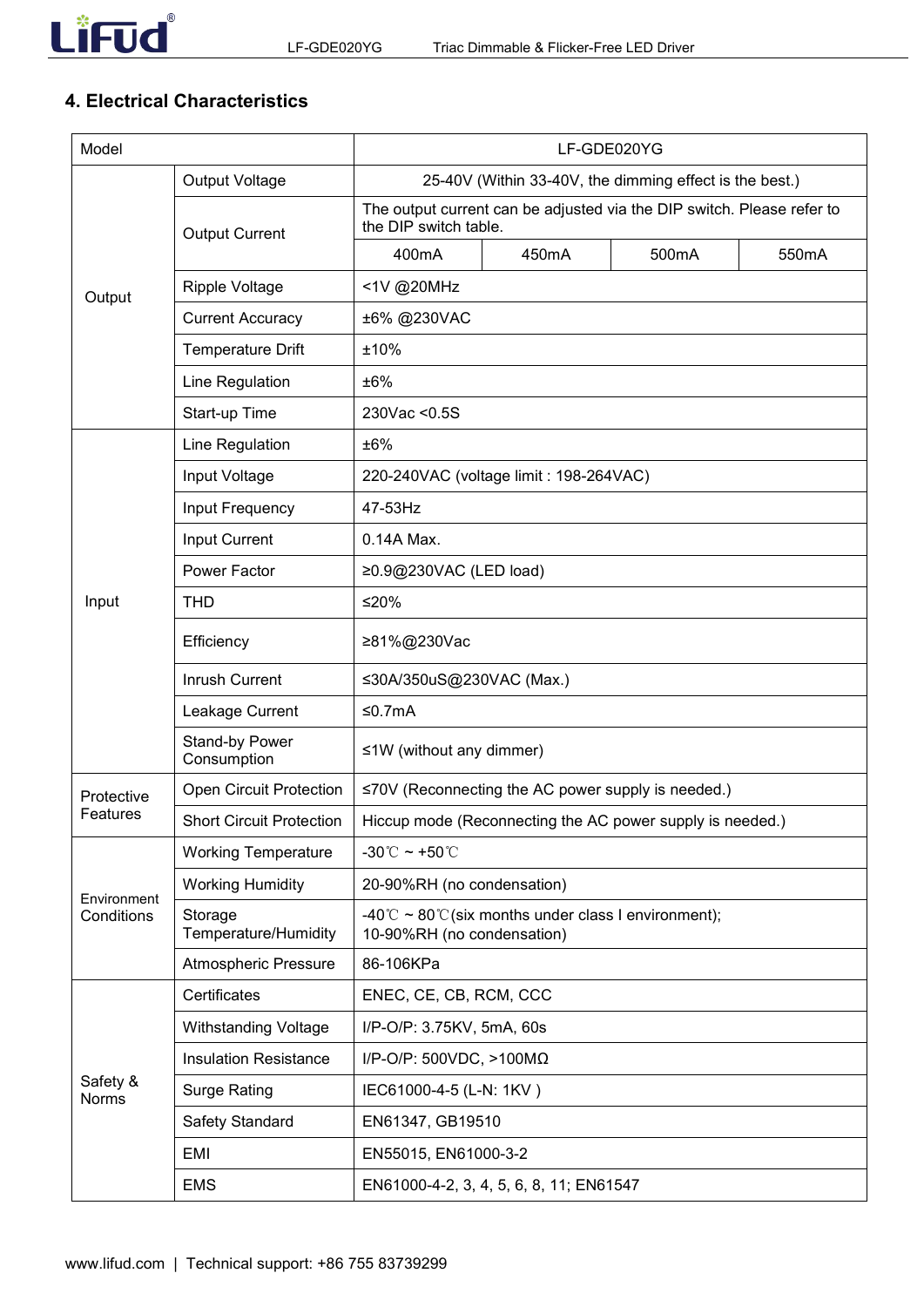

|                       | IP Rating                                                                                                                                                                                                                                                                                                                                                                                   | IP20                                                                                                                                                                                                                                                                                              |  |  |  |
|-----------------------|---------------------------------------------------------------------------------------------------------------------------------------------------------------------------------------------------------------------------------------------------------------------------------------------------------------------------------------------------------------------------------------------|---------------------------------------------------------------------------------------------------------------------------------------------------------------------------------------------------------------------------------------------------------------------------------------------------|--|--|--|
| <b>Others</b>         | <b>Warranty Condition</b><br>5 years (Tc $\leq$ 82 °C)                                                                                                                                                                                                                                                                                                                                      |                                                                                                                                                                                                                                                                                                   |  |  |  |
| Testing<br>Equipment  | AC power source: CHROMA6530, digital power meter: CHROMA66202, Oscilloscope: Tektronix<br>DPO3014, DC electronic load: M9712B, LED board, constant temperature and humidity<br>chamber, lightning surge generator: Everfine EMS61000-5B, rapid group pulse generator:<br>Everfine EMS61000-4A, spectrum analyzer: KH3935, hi-pot tester: TH9201B, light flicker<br>analyzer: LFA-3000, etc. |                                                                                                                                                                                                                                                                                                   |  |  |  |
| Testing<br>Conditions | Unless otherwise stated, the parameters of the power factor and efficiency are the test results<br>under the ambient temperature of $25^{\circ}$ and humidity of 50%, AC input of 230V and 90% load.<br>The tests above were without connecting any dimmer.                                                                                                                                 |                                                                                                                                                                                                                                                                                                   |  |  |  |
|                       | 1. It is recommended that customers should install overvoltage and undervoltage protection<br>devices and surge protection devices in the power supply circuits of the light fixtures to ensure<br>safety before connecting to electricity.                                                                                                                                                 |                                                                                                                                                                                                                                                                                                   |  |  |  |
| <b>Remarks</b>        | 2. The PC cover, casing, end caps and other parts of the LED driver inside the LED light fixture<br>must conform to UL94-V0 flammability standard or above.                                                                                                                                                                                                                                 |                                                                                                                                                                                                                                                                                                   |  |  |  |
|                       | whole LED light fixture.                                                                                                                                                                                                                                                                                                                                                                    | 3. As an accessory, the LED driver is not the only factor determining the EMC performance of<br>the LED light fixture. The structure and the wiring of the light fixture are also relevant. Thus it's<br>strongly recommended the LED light fixture manufacturer should re-confirm the EMC of the |  |  |  |

# **5. Circuit Breaker & Relevant Parameters**

| <b>Name</b>                                                                           | Value    | Remark                                                                         |
|---------------------------------------------------------------------------------------|----------|--------------------------------------------------------------------------------|
| Surge peak current (Ipeak)                                                            | 6.3A     | Input voltage 230Vac                                                           |
| Surge half-peak time (Twidth)                                                         | 150 us   | Input voltage 230Vac, measure the time for<br>lpeak to drop to the half value. |
| Quantity of the same model driver that a type-B<br>16A circuit breaker can configure. | $53$ pcs |                                                                                |

This table shows the reference data of other types of circuit breakers.

| type | rank | relative driver<br>quantities |       |
|------|------|-------------------------------|-------|
|      | 10A  | 33 pcs                        |       |
|      | 13A  | 42 pcs                        |       |
| B    | 16A  | 53 pcs                        |       |
|      | 20A  | 66 pcs                        |       |
|      | 25A  | 82 pcs                        | Ipeak |
|      | 10A  | 55 pcs                        |       |
|      | 13A  | 71 pcs                        |       |
| C    | 16A  | 89 pcs                        |       |
|      | 20A  | $110$ pcs                     |       |
|      | 25A  | 137 pcs                       |       |

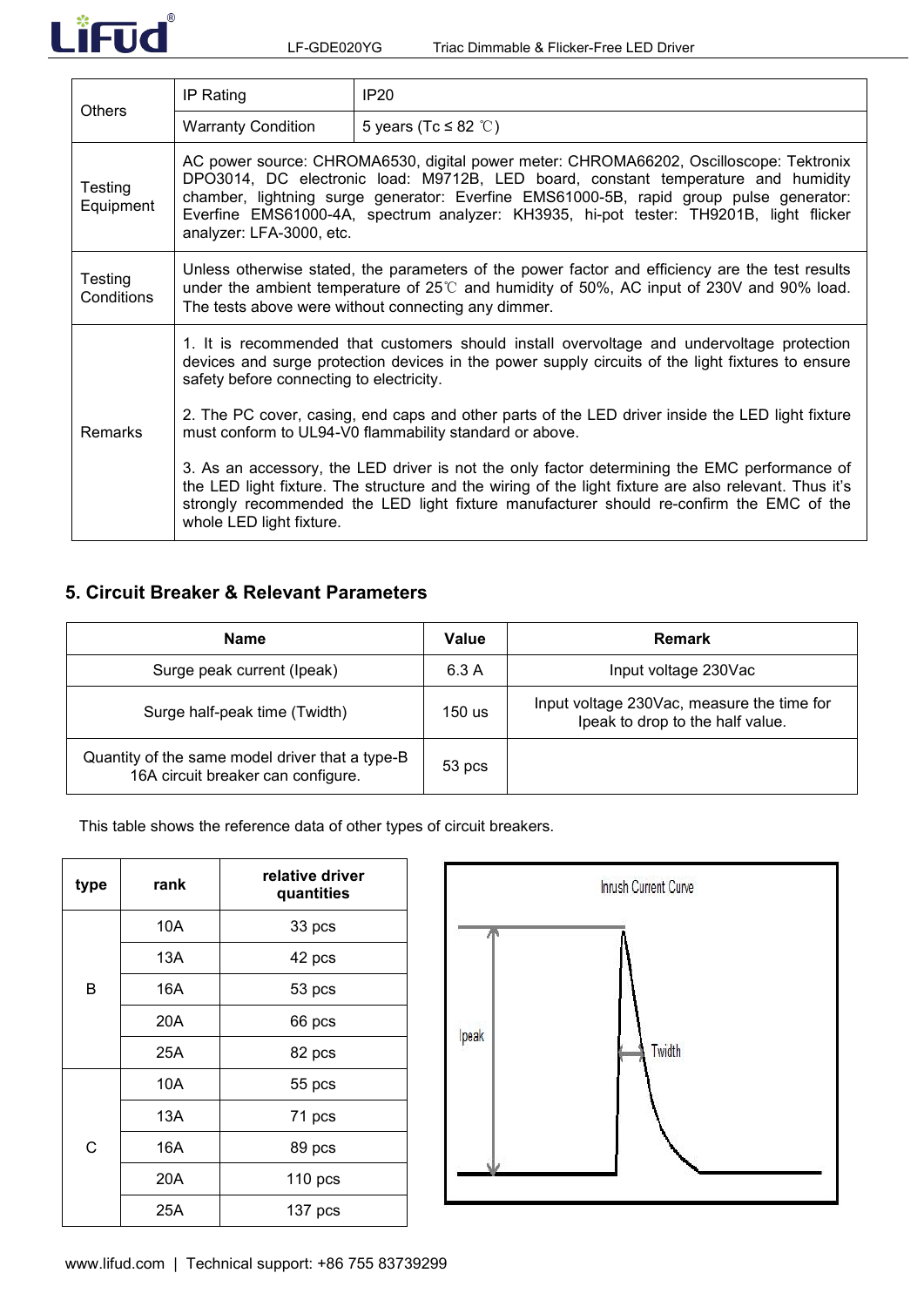

# **6. DIP Switch Table**

|    | DIP switch table |         |    |    |  |
|----|------------------|---------|----|----|--|
| Ta | Vo DC            | Current |    |    |  |
|    | 400mA            |         |    |    |  |
|    |                  | 450mA   | ON |    |  |
|    | 50°C<br>25-40V   | 500mA   |    | ON |  |
|    |                  | 550mA   | ON | ON |  |

# **7. Dimensions (unit: mm, tolerance: +0.5mm )**



## **8. TC Spot (on the upper casing)**

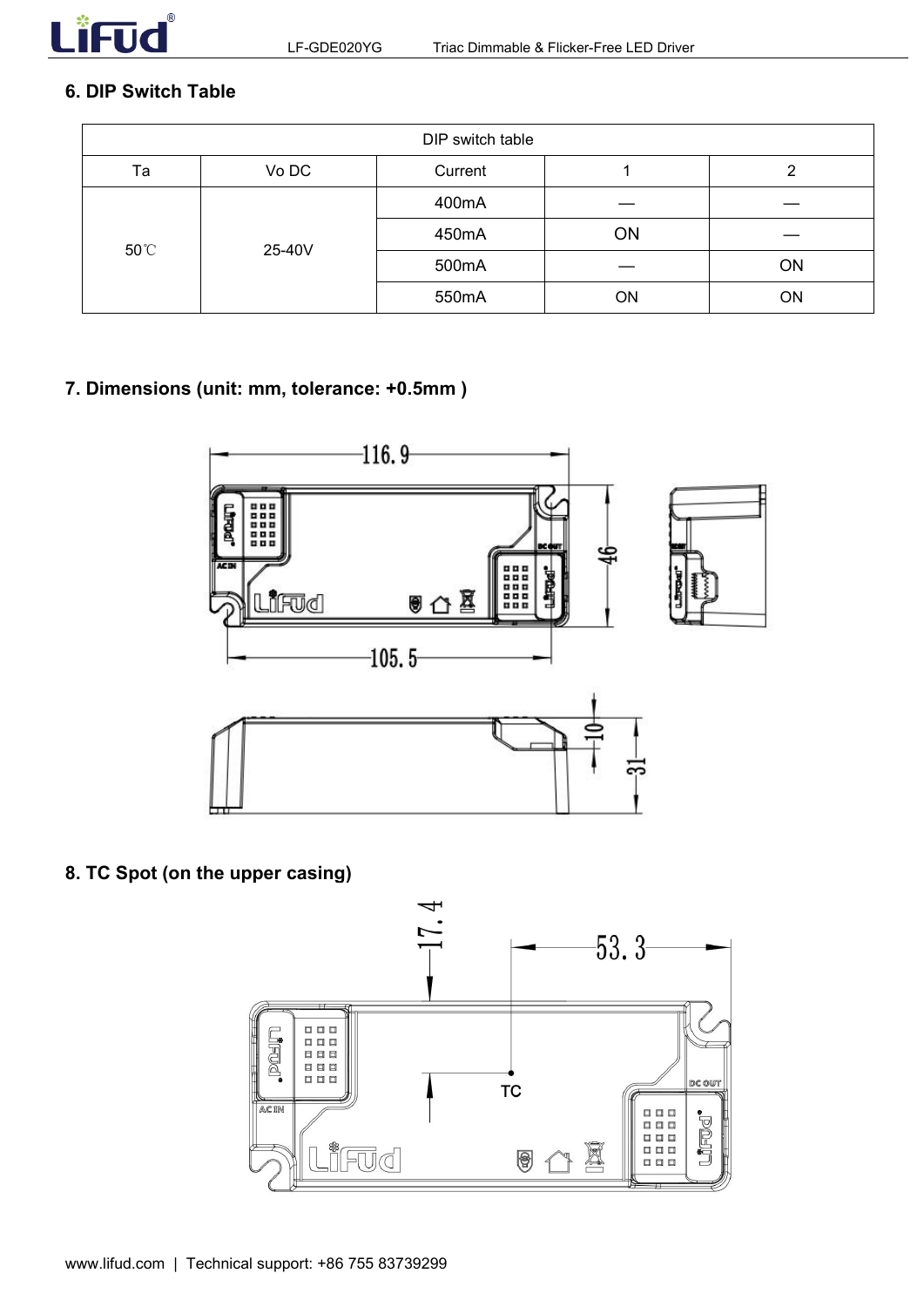

# **9. Packaging Specifications**

| <b>LF-GDE020YG</b>   |                                |  |
|----------------------|--------------------------------|--|
| packaging dimensions | 385*285*210mm (L*W*H)          |  |
| quantities           | 12 pcs/layer; 72 pcs/ctn       |  |
| weights              | 0.084 kg±5%/pc; 8.44 kg±5%/ctn |  |

#### **10. Product Feature Curves**



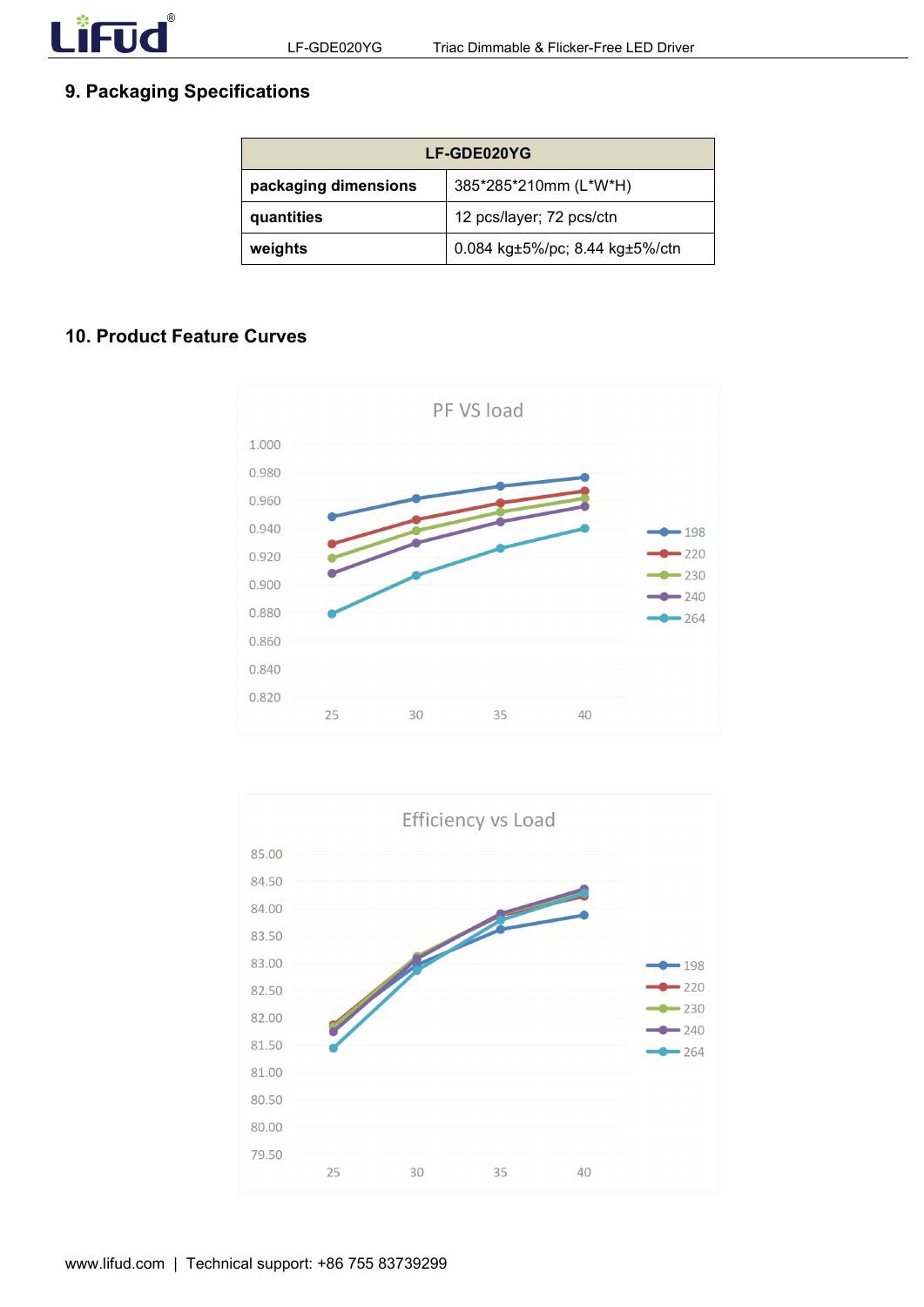

# **11. Lifetime Curve**

The curve below illustrates the driver's lifetime data when the its max. case temperature in an airtight space reaches 40℃, 50℃, 60℃, 70℃, 80℃ and 90℃.



## **12. Dimming Curves**

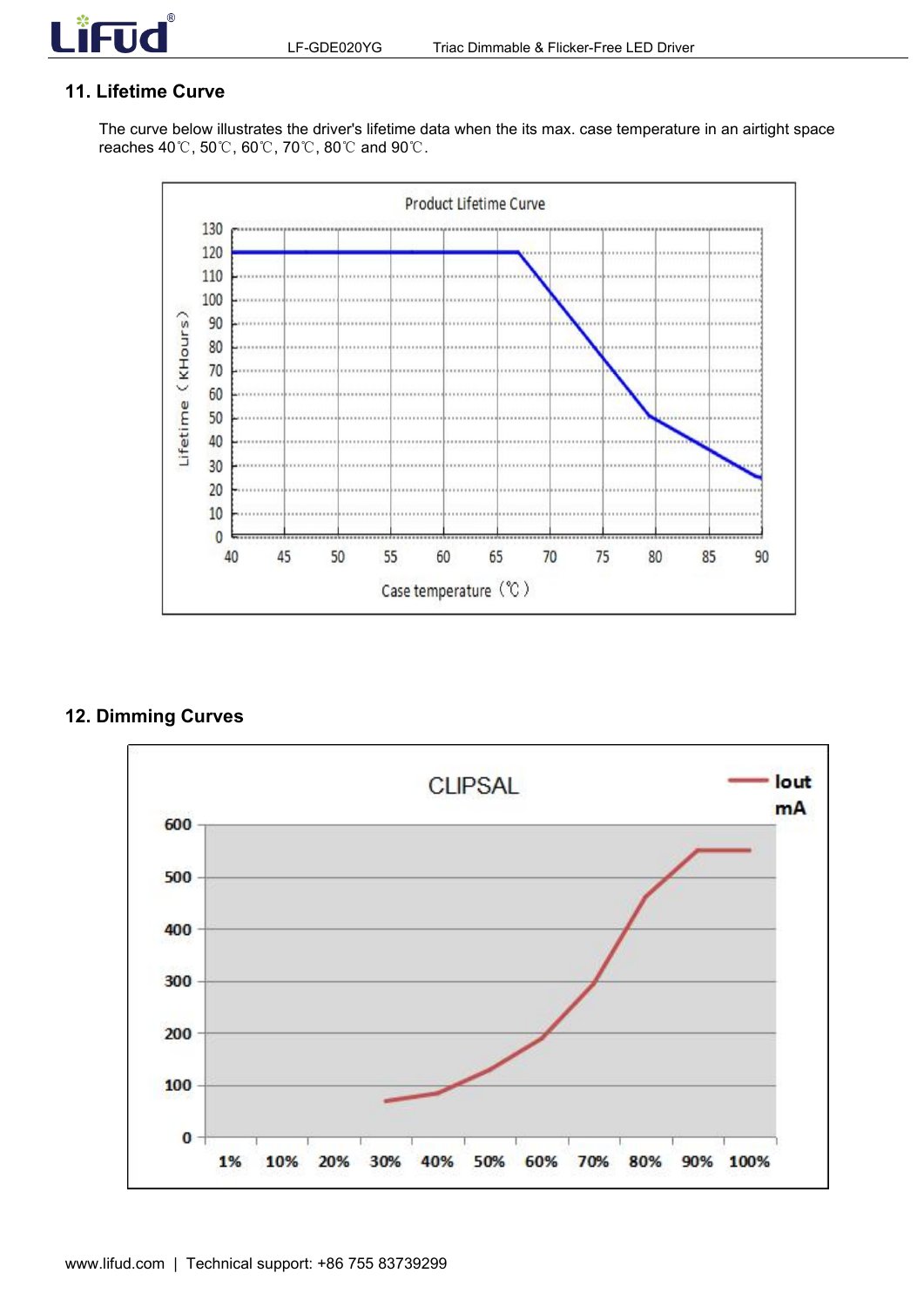



1. Verified by the LIFUD team, this driver is compatible with these dimmers: ·CLIPSAL: 32E450UDM ·DIGINET: MEDM

When starting up with a dimmer connected, there will be output current overshooting. The overshooting amplitude is shown as below. (Please choose proper LEDs according to their specifications. Feel free to contact LIFUD team for technical support.)

| Output Voltage                         |                    | <b>Output Current</b> |                    |                    |
|----------------------------------------|--------------------|-----------------------|--------------------|--------------------|
|                                        | 400 <sub>m</sub> A | 450 <sub>m</sub> A    | 500 <sub>m</sub> A | 550 <sub>m</sub> A |
| 25-33V start-up overshooting amplitude | ≤30%               | ≤30%                  | ≤30%               | ≤30%               |
| 33-40V start-up overshooting amplitude | ≤10%               | ≤10%                  | ≤10%               | ≤10%               |

2. If end users do not use the dimmers mentioned above, it's necessary to test if the end users' dimmers are compatible with this driver. End users can conduct the test by themselves or they can send the dimmers to LIFUD

team and LIFUD team will conduct the tests for them.<br>3. The signature of on this specification indicates that the customer has confirmed that this LIFUD driver is compatible with their dimmer. And thus LIFUD will not be responsible for any quality complaint caused by incompatible dimmers.